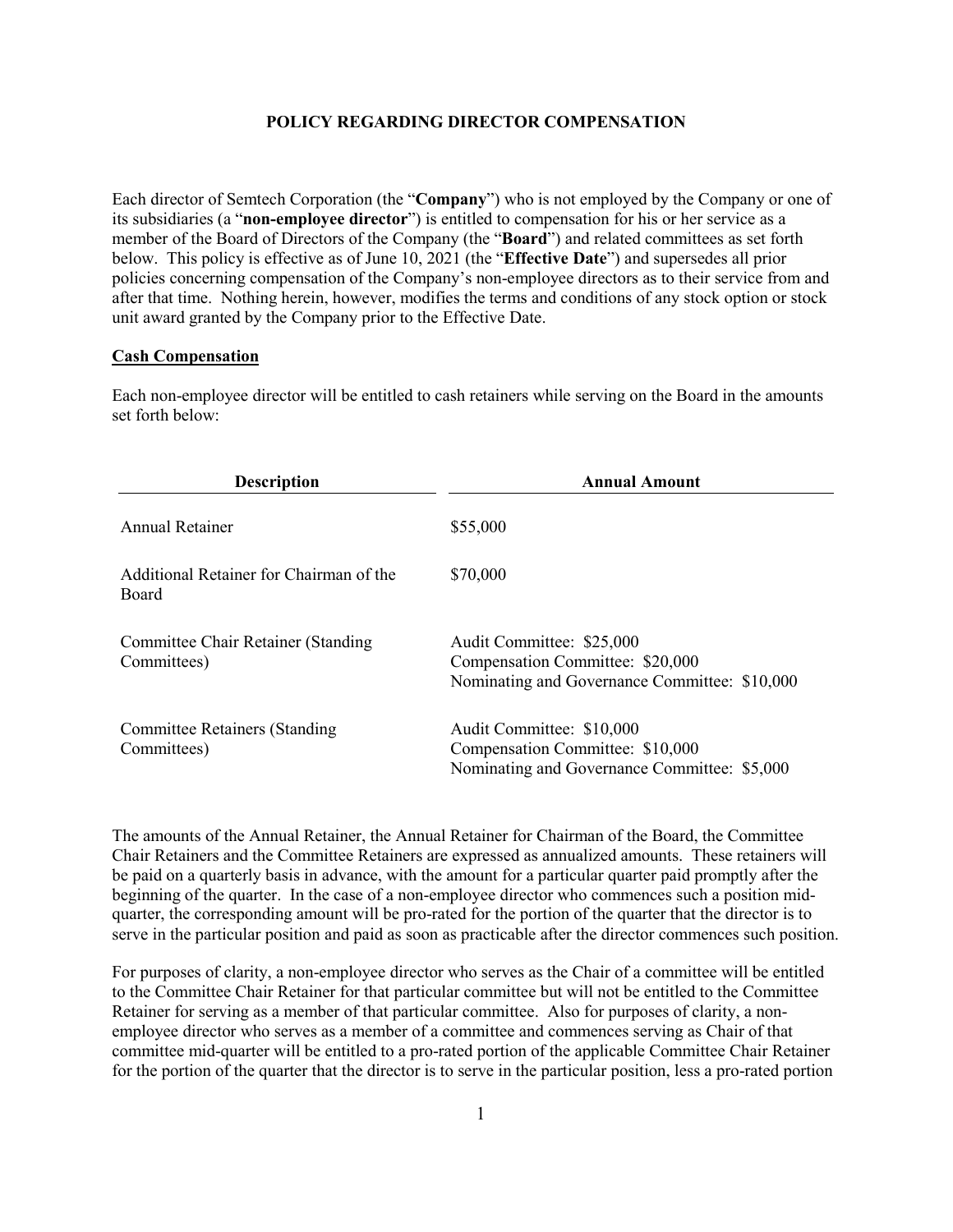of the Committee Retainer for serving as a member of that particular committee for the portion of the quarter that the director serves as Chair of that committee.

## **Equity Awards**

Effective as of June 10, 2021, each non-employee director will be eligible to receive the equity awards discussed below. Such equity awards will be made under and subject to the terms and conditions of the Company's 2017 Long-Term Equity Incentive Plan or any successor equity compensation plan approved by the Company's stockholders and in effect at the time of grant of the particular award (the "**Plan**"), and will be evidenced by, and subject to the terms and conditions of, an award agreement in the form approved by the Board to evidence such type of grant pursuant to this policy (the "**Award Agreement**").

*Annual Stock Unit Awards*. On each July 1, each non-employee director then in office will automatically be granted two awards of restricted stock units. The first award (the "**Annual Non-Deferred RSU Award**") will be for a number of restricted stock units determined by dividing \$90,000 by the per-share closing price (in regular trading) of the Company's common stock on the Nasdaq Stock Market on the grant date (or as of the last trading day preceding such date if the date of grant is not a trading day), rounded down to the nearest whole unit. Each Annual Non-Deferred RSU Award will vest in full on the earlier of (1) the one-year anniversary of the date of grant and (2) the date immediately preceding the date of the annual meeting of the Company's stockholders for the year following the year of grant of the award, subject to the non-employee director's continued service to the Company through such vesting date. To the extent then vested, restricted stock units subject to an Annual Non-Deferred RSU Award will be paid in an equal number of shares of the Company's common stock as soon as practicable following (and in all events within two and one-half months after) the earlier to occur of (1) the one-year anniversary of the date of grant, or (2) the non-employee director's separation from service on the Board.

The second award of restricted stock units (the "**Annual Deferred RSU Award**") will be for a number of restricted stock units determined by dividing \$90,000 by the per-share closing price (in regular trading) of the Company's common stock on the Nasdaq Stock Market on the grant date (or as of the last trading day preceding such date if the date of grant is not a trading day), rounded down to the nearest whole unit. Each Annual Deferred RSU Award will vest in full on the earlier of (1) the one-year anniversary of the date of grant and (2) the date immediately preceding the date of the annual meeting of the Company's stockholders for the year following the year of grant of the award, subject to the nonemployee director's continued service to the Company through such vesting date. To the extent then vested, restricted stock units subject to an Annual Deferred RSU Award will be paid in cash as soon as practicable following (and in all events within two and one-half months after) the non-employee director's separation from service on the Board.

Outstanding and unvested Annual Non-Deferred RSU Awards and Annual Deferred RSU Awards will accelerate and vest (1) in full upon a change in control of the Company or should the non-employee director's service with the Company terminate due to the director's death or disability, or (2) as to a prorata portion of the Annual Non-Deferred RSU Award or the Annual Deferred RSU Award, as applicable, should the non-employee director's service with the Company terminate due to any reason other than the director's death or disability, with such pro-rata portion determined by multiplying (a) the total number of restricted stock units subject to the Annual Non-Deferred RSU Award or the Annual Deferred RSU Award, as applicable, by (b) a fraction (not greater than one), the numerator of which is the number of calendar days in the period beginning with the applicable grant date of the award through and including the date of the director's termination of services , and the denominator of which is the number of calendar days in the period beginning with the applicable grant date of the award through and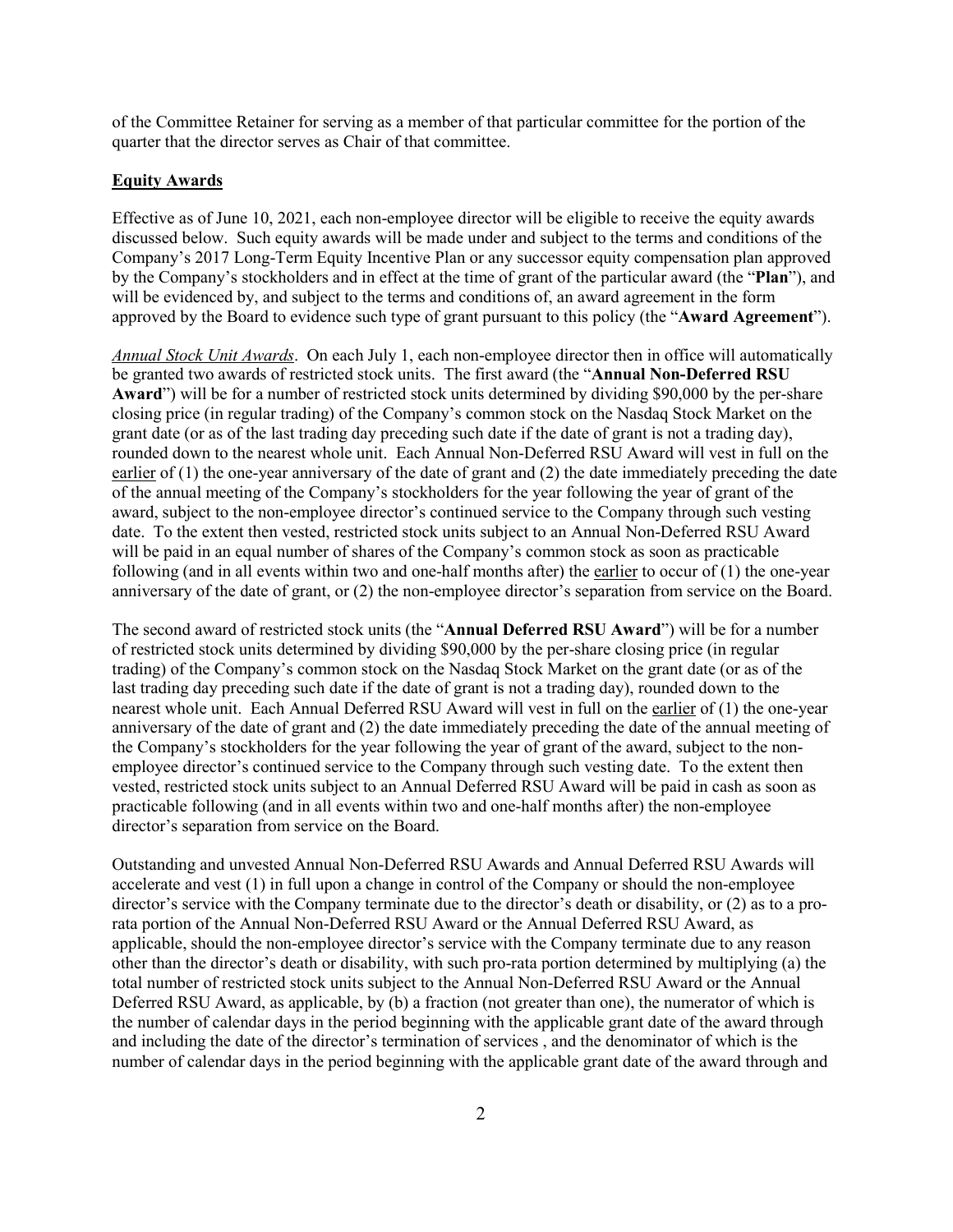including the first July 1 that occurs after the applicable grant date of the award. Any restricted stock units subject to the Annual Non-Deferred RSU Award or the Annual Deferred RSU Award, as applicable, that are not vested on the date of the non-employee director's termination of service with the Company (after giving effect to any accelerated vesting as described above) will be forfeited upon the non-employee director's termination of service as a director for any reason.

Non-employee directors are entitled to receive dividend equivalents with respect to outstanding and unpaid restricted stock units subject to Annual Non-Deferred RSU Awards and Annual Deferred RSU Awards. Dividend equivalents, if any, are paid in the form of a credit of additional restricted stock units that are subject to the same vesting, payment and other provisions as the underlying restricted stock units.

The foregoing general provisions are, in the case of a particular Annual Non-Deferred RSU Award or Annual Deferred RSU Award, subject to the terms and conditions of the applicable Award Agreement.

*Initial Equity Awards*. Each non-employee director who is initially elected or appointed to the Board on or after June 10, 2021 (and who was not an employee of the Company or one of its subsidiaries immediately prior to joining the Board ) will automatically (unless otherwise provided by the Board prior to or in connection with such election or appointment) be granted an initial non-deferred restricted stock unit award ("**Initial Non-Deferred RSU Award**") and an initial deferred restricted stock unit award ("**Initial Deferred RSU Award**"). However, if such a non-employee director is initially elected or appointed to the Board on a July 1, the non-employee director will not receive an Initial Non-Deferred RSU Award or an Initial Deferred RSU Award as the non-employee director would be entitled to an Annual Non-Deferred RSU Award and an Annual Deferred RSU Award by virtue of being in office on such July 1.

Initial Non-Deferred RSU Awards and Initial Deferred RSU Awards will have the same terms and conditions as the Annual Non-Deferred RSU Awards and Annual Deferred RSU Awards, respectively, last granted by the Company prior to the date that the new non-employee director is elected or appointed to the Board, except that the number of restricted stock units subject to each such initial award will be determined by dividing the applicable dollar amount set forth above for the applicable annual award by the per-share closing price (in regular trading) of the Company's common stock on the Nasdaq Stock Market on the grant date (or as of the last trading day preceding such date if the date of grant is not a trading day) of such initial award, multiplying that number of units by the Initial Fraction (as defined below), and rounding the number of units so produced down to the nearest whole unit. For clarity, the vesting dates of each such Initial Non-Deferred RSU Award and Initial Deferred RSU Award will also correspond with the vesting dates applicable to the Annual Non-Deferred RSU Awards and Annual Deferred RSU Awards last granted by the Company prior to the date that the new non-employee director is elected or appointed to the Board. The "**Initial Fraction**" is the fraction (not greater than one) determined by dividing (1) the number of days in the period beginning with the date that the nonemployee director is elected or appointed to the Board through and including the June 30 that coincides with or next follows that date, by  $(2)$  the number of calendar days in the calendar year that includes such June 30 (either 365 or 366).

The foregoing general provisions are, in the case of a particular Initial Non-Deferred RSU Award or Initial Deferred RSU Award, subject to the terms and conditions of the applicable Award Agreement.